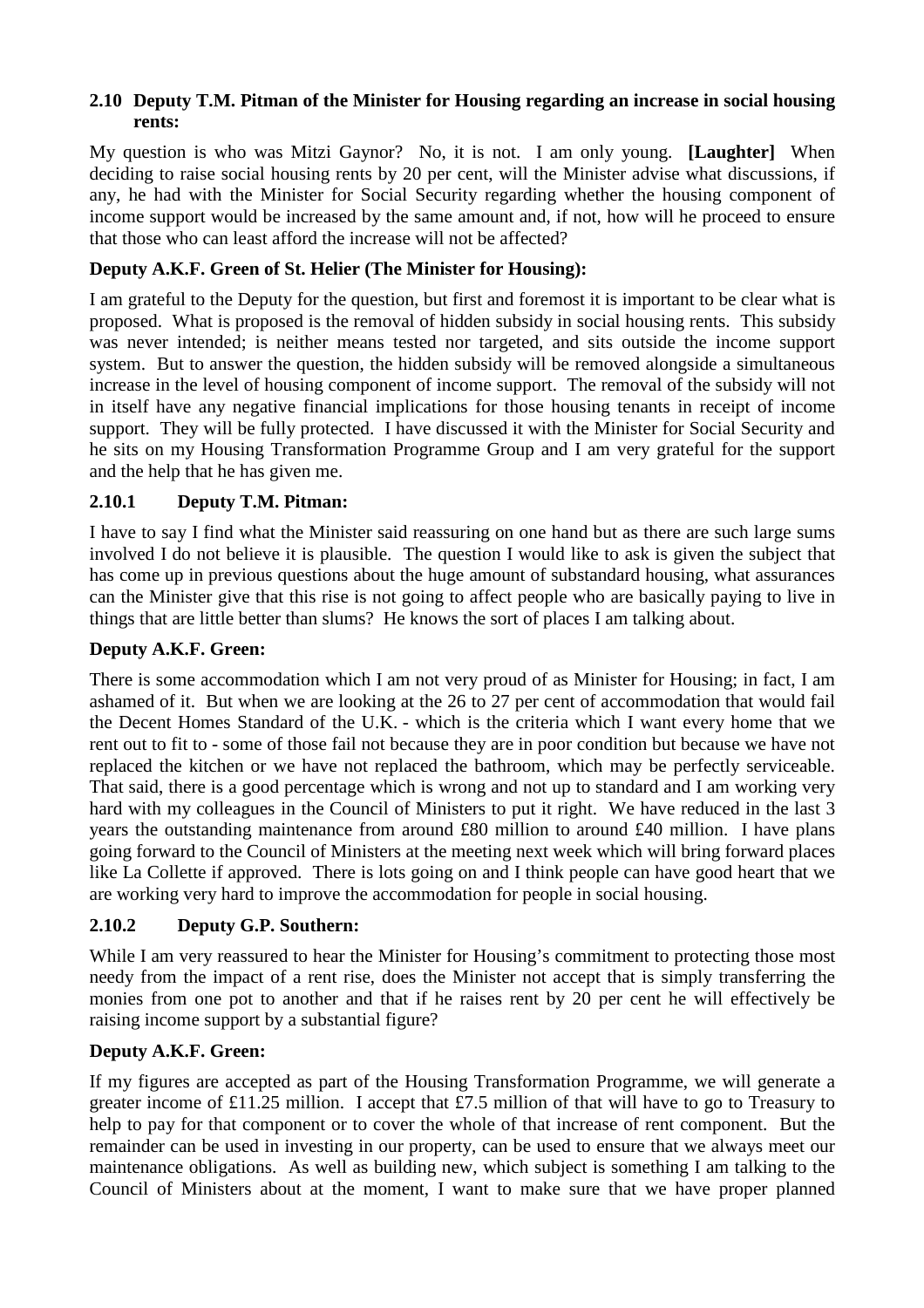maintenance programmes and that that work is carried out, and we never, ever again find ourselves in a position where we have outstanding maintenance of - as in the past - £80 million.

## **2.10.3 Deputy G.P. Southern:**

If I may just press the Minister, does the Minister accept that a rent rise will inevitably lead to an increase in the amount of taxpayers' money going towards income support?

## **Deputy A.K.F. Green:**

I have just said that the rent rise will pay for that component and it will pay to the component by the tune of £7.5 million coming from the people that are paying the rents.

## **2.10.4 Deputy J.A. Martin:**

I would just ask the Minister for Housing - obviously not now - but to back that up. I will declare an interest. I am a States tenant. That is the interest I will declare. What I would like him to... because from the presentation at Housing, from my memory, you have around 4,500 houses and at least I thought 80 per cent of them were receiving income support to help with the rent. So how does a figure of increasing the other minority of 20 per cent bring in the millions the Minister for Housing says? It has never worked in the past. If the Minister can back it up with some actual figures then hopefully it will be okay.

## **Deputy A.K.F. Green:**

I can back it up and I will let the Deputy have those figures.

## **2.10.5 Deputy M. Tadier:**

The Minister will accept that there are waiting lists for social housing, that the demand for social housing by those who cannot afford housing anywhere else exceeds the actual stock that we have. My question to the Minister is if he believes that there is a small percentage in the social housing sector who should not be there and can afford to rent in the private sector, rather than putting their rents up why does he not simply try to target those places, keeping the rents at the same price, to make sure that people who really need the accommodation can get the accommodation?

[10:45]

# **Deputy A.K.F. Green:**

There is a minority of tenants that will be paying the full rent. I am merely - and I agree with it otherwise I would not be doing it - putting in place the policies that previous Ministers and Presidents have had of being 90 per cent of the market rate for rents. Now, are there people that could afford to be living outside of social housing? Sometimes circumstances change and there are people that could, but at the moment they have no alternatives. This is part of the Housing Transformation Programme. People pay their own way where need be and others I hope to offer alternatives, such as affordable homes, thereby freeing social housing for those that really need it. You need to wait to see the White Paper and then it will all be clear.

## **2.10.6 Deputy M. Tadier:**

If I may have a supplementary, the Minister talked about this policy of setting the prices at 90 per cent of market rates. First of all, does the Minister have control over the market rates? Secondly, does the Minister really think that the market rates are affordable in general terms or does he think that they are inflated and perhaps the States should not be following what the free market is setting?

## **Deputy A.K.F. Green:**

If we stay below the market rate then we are not pushing the market rate up, which is what I think the Deputy was referring to. We are not pushing the market rate up if we always tail behind. We need to make sure that our particular social housing is targeted at those that really need it and where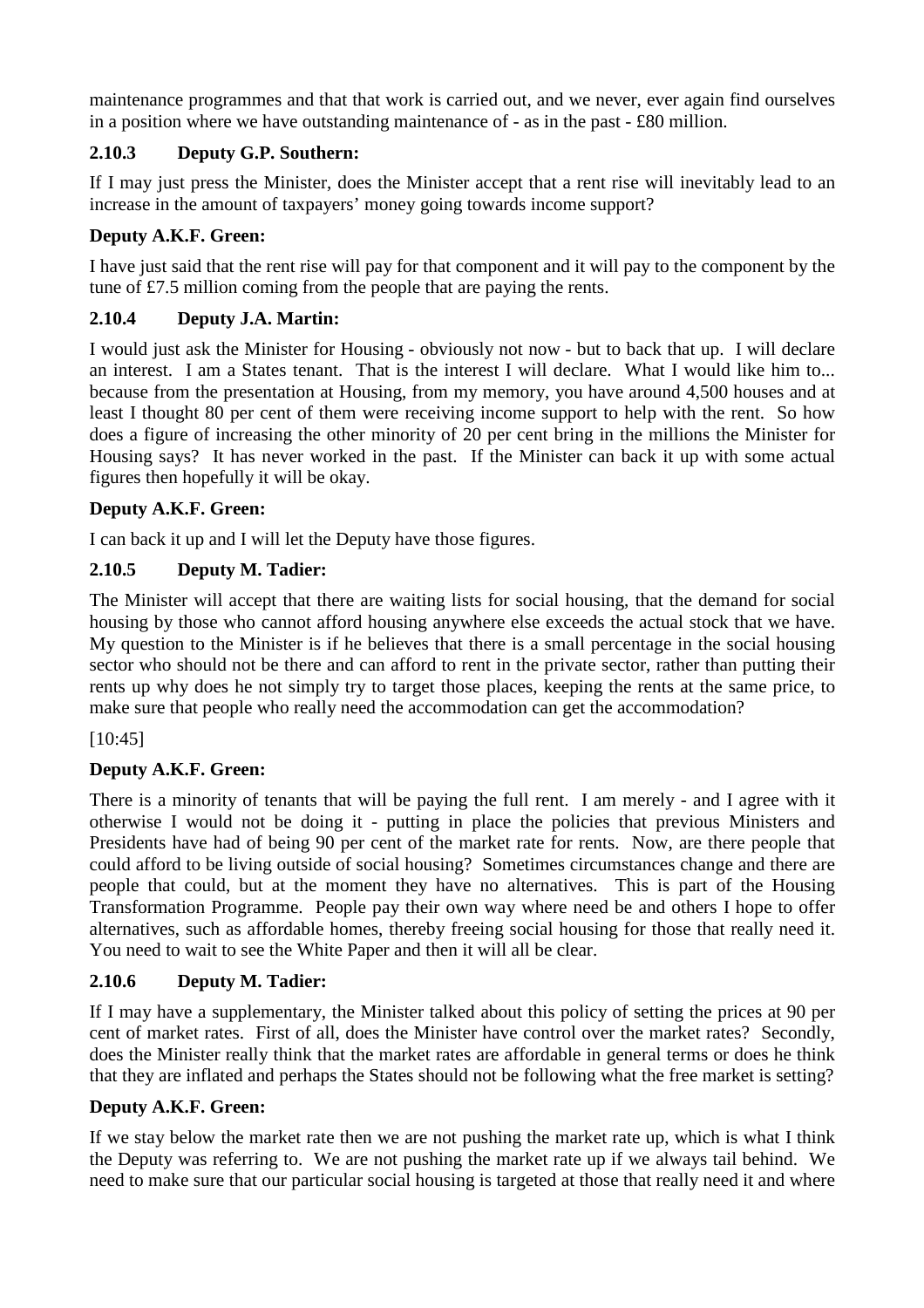circumstances change we need to offer people real alternatives. That is where the whole Housing Transformation Programme comes into its own.

## **2.10.7 The Connétable of St. John:**

The Minister mentioned properties that do not conform because of bathrooms and kitchens, *et cetera*. Would he please supply us with a list of properties which, if that is the element that they do not meet all standards ... because my background is in obviously kitchens and bathrooms. Bathrooms last, shall we say, virtually for ever and I have real concerns if you are using a list giving Members information that these properties need to be upgraded when bathrooms, as I say, they last for generations. It is not just 20 or 30 years. Will you strip out all those which need kitchens because somebody thinks they are out of date but they are still very serviceable, and likewise the sanitary ware and bathrooms? Can he give us a list with that stripped out, please?

## **Deputy A.K.F. Green:**

It is a very interesting point that the Connétable makes. My own wife reminds me that the kitchen in our house is 30 years old when I talk about this. That said, when we set a standard we set a standard of replacing bathrooms and kitchens normally at around 20 years. Now, if the Constable would just bear with me, if when we inspect that property we find that the kitchen or the bathroom is up to standard, of course it will not be replaced. We do not rip them out just to replace them, but you have to have some sort of funded business plan that we are working to. So what we are saying is every 20 years we plan to replace but if they are in good condition because they have been well looked after by the tenants, then we will not replace them. But we need to make sure we have a proper funded maintenance plan. There is no other way of doing it.

#### **The Connétable of St. John:**

A supplementary if I may.

## **The Deputy Bailiff:**

Can I make it absolutely plain from the Chair that I should have disallowed the last question, which has absolutely nothing to do with the question that is before the Assembly.

## **The Connétable of St. John:**

I am sorry, Sir, but the Minister in a reply to Deputy Southern mentioned bathrooms and kitchens, *et cetera*.

## **The Deputy Bailiff:**

Well, I should have pulled him up ...

## **The Connétable of St. John:**

I pulled it out of that.

## **The Deputy Bailiff:**

It is just taking us down a completely blind alley. Now, are there any further questions? Deputy Southern.

## **2.10.8 Deputy G.P. Southern:**

Is the Minister aware that his current waiting list is described as inadequate and it underestimates, and that it leaves out many economically vulnerable under-50s and what is he prepared to do about catering for this hidden market?

## **Deputy A.K.F. Green:**

Yes, I am aware but there is no point in widening the criteria until we can meet the demand. We need to have a proper, robust system. I want to help the under-25s and I want to send out messages